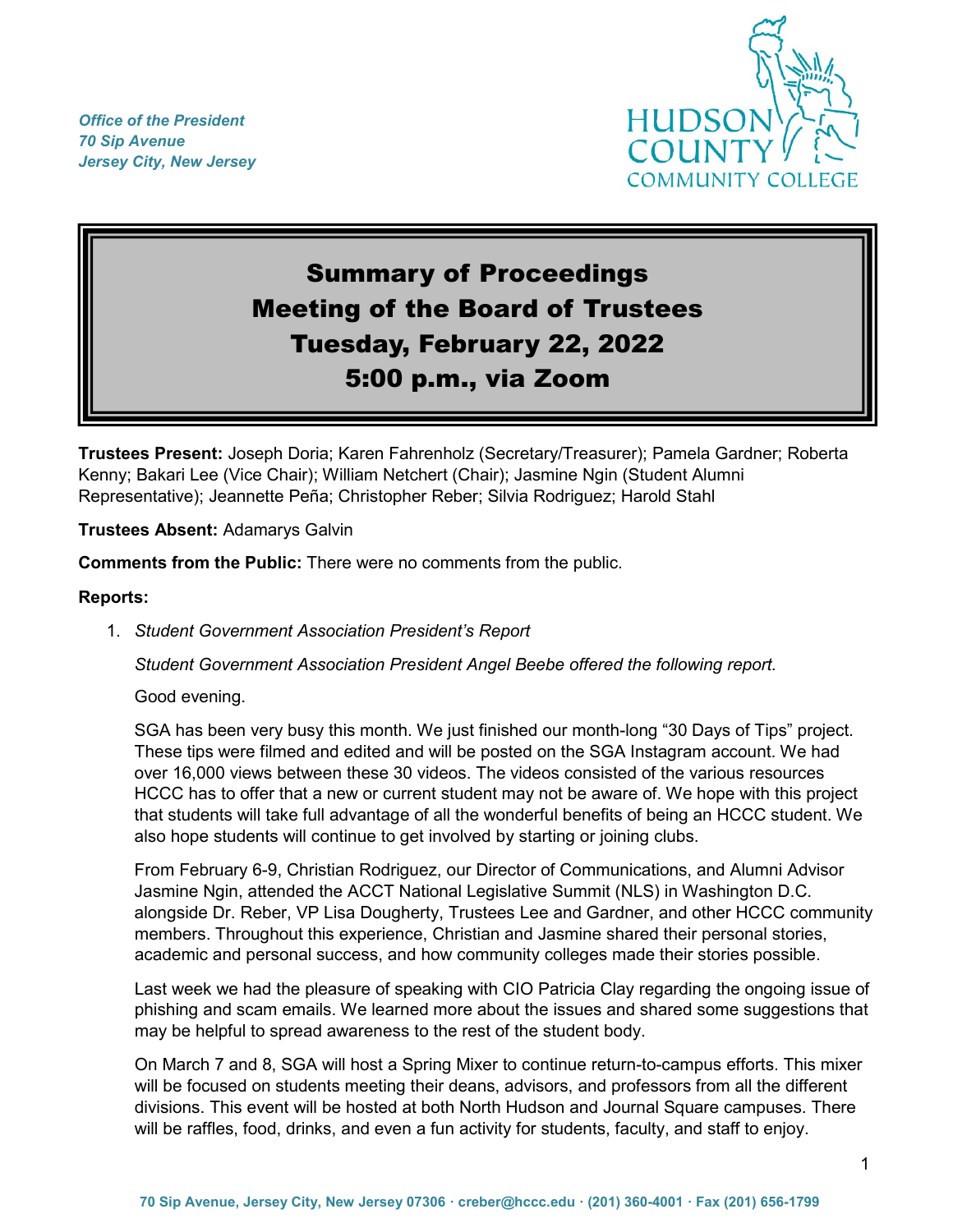SGA has the pleasure of welcoming new Senators to the team. All are eager to learn and see how and where they can help. We are happy there is student representation on most committees, including the All College Council Student Affairs, Academic Senate, Space and Facilities, Technology, and College Life committees, the President's Advisory Council on Diversity, Equity, and Inclusion, the Return to Campus Task Force, and the newly formed Transfer Pathways Council.

We look forward to having our new Senators also participate on a committee.

Lastly, HCCC still serves as the hosting school for regular collective meetings of the SGAs from all 18 New Jersey community colleges. Over the past two meetings this semester, the groups reviewed plans to engage student leadership, SGA structures, the ACCT NLS, joining the Student Trustee Advisory Council, and more. These meetings help us foster new ideas for our campuses while opening cross-college collaboration and support opportunities.

Thank you for listening, and I am happy to answer any questions.

*2. All College Council President's Report*

*All College Council President, Dr. Peter Cronrath, offered the following report.*

Good evening, Board of Trustees, Dr. Reber, and the HCCC community.

At tomorrow's All College Council meeting, there will be several presentations that will recommend positive changes at HCCC.

First, the Academic Senate will present a governance recommendation for a new Syllabus statement regarding financial aid and tracking attendance. The purpose of the statement is to clearly communicate to students that failure to attend class will jeopardize their financial aid eligibility.

The second presentation will be made by the VP of DEI, PACDEI co-chairs, and myself. This Task Force is putting forth a governance recommendation to the charter of the ACC to embed DEI representatives on each of the standing committees of the ACC. This enhanced shared governance model and committee representation aligns with the DEI initiatives of HCCC.

The third presentation will be offered by the Reimagining Convocation Task Force. The Task Force will present the recommendation to the general body for feedback, with a formal recommendation to be passed on to the administration in March.

The final formal presentation will be an update on the Office Space Allocation Policy, which is a continuation of the presentation last month. Further discussion and drafting will take place before a formal vote in March or April.

Reports from the committees are as follows:

The Development and Planning Committee is working on the "Dollars for Scholars" event in April and the North Hudson Campus ten-year celebration.

The Student Affairs Committee is promoting the \$100 booster incentive program, the SGA mixer, and drafting a formal letter intended to connect with local daycares to further support students with children.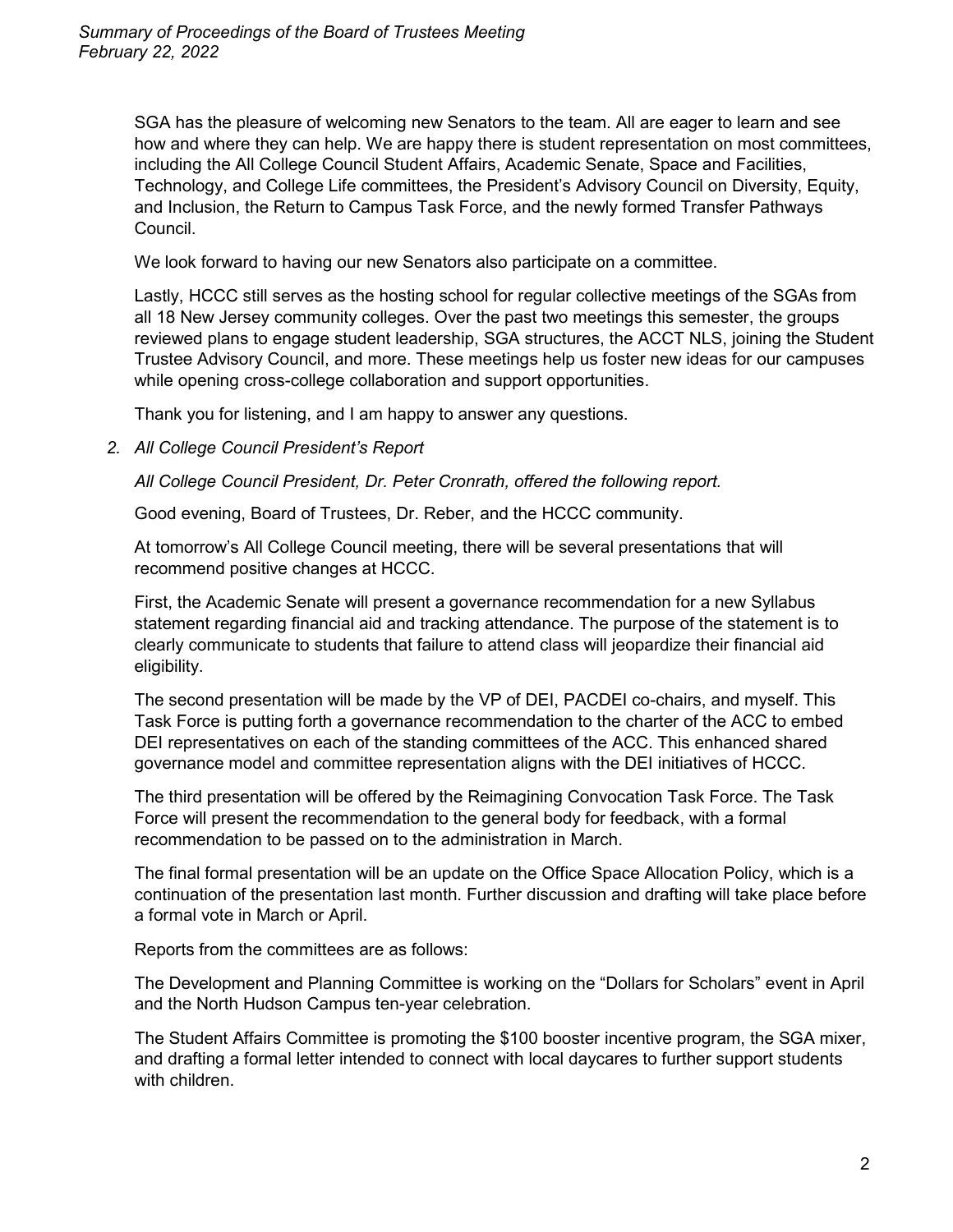College Life is preparing for Professional Development Day on March 18, Steps for Wellness, and helping with the Heart Healthy food drive hosted by the Health Sciences Department.

The Technology Committee reported on new technology being installed at the College and the purchase of additional Chromebooks and laptops.

The Academic Senate and Space and Facilities Committees are focused on their proposed Governance Recommendations as previously mentioned.

I hope to see everyone at the meeting tomorrow. Thank you.

*3. President's Report*

*President Reber offered the following remarks.*

Good evening, Trustees and colleagues. It's great to be together again, and I hope you all are doing well. Angel and Peter, thank you as always for your substantive reports and leadership.

On the heels of our recent participation in the National Legislative Summit in Washington, DC, 17 Hudson County Community College students, faculty, and staff participated last week in the annual *Achieving the Dream* national conference, which was held virtually.

Vice Presidents Anna Krupitskiy and Yeurys Pujols presented a session entitled, "Holistic Approach to Community Building: Engaging and Supporting Diversity, Equity and Inclusion Initiatives," and Vice President Lisa Dougherty was invited by our partner organization and ATD Dream Conference sponsor, Ocelot, to discuss our highly successful Libby Chatbot that answers a wide range of questions 24-7 through our Website. This is the second time Lisa has been invited to share our Chatbot model and success at a national conference.

We thank Anna, Yeurys, and Lisa for representing HCCC exceedingly well in these national presentations. The presentations were outstanding.

This morning, the American Association of Community Colleges (AACC) announced finalists for their annual "Awards of Excellence." As I shared in a note this morning to our College community, Hudson County Community College is one of five finalists for AACC's 2022 "Advancing Diversity" Award. Winners will be announced at the AACC Awards of Excellence Gala on May 1 during the AACC Annual Conference in New York City. This is another point of pride for our HCCC Family.

This evening's agenda includes approval of recommended appointments to the leadership positions of Associate Dean of Business, Culinary Arts, and Hospitality Management; and Dean of Libraries. We thank Vice President for Academic Affairs, Dr. Darryl Jones, and members of the screening committees for their leadership and support of these national searches.

We congratulate our dedicated colleague, Dr. Ara Karakashian, on his appointment to lead the Division of Business, Culinary Arts, and Hospitality Management, where he has been serving with distinction as the Interim Associate Dean following the retirement of Paul Dillon last year. Ara has served Hudson County Community College since 2008 in the capacities of Associate Professor and Coordinator of Culinary Arts and as Interim Associate Dean. He holds an Ed.D. in Educational Leadership from Rowan University, and an MBA in Hospitality Administration from Johnson and Wales University. Ara is a member of the President's Executive Council, All College Council, Student Success Dream Team, President's Advisory Council on Diversity, Equity, and Inclusion, and the Return to Campus Task Force, among others.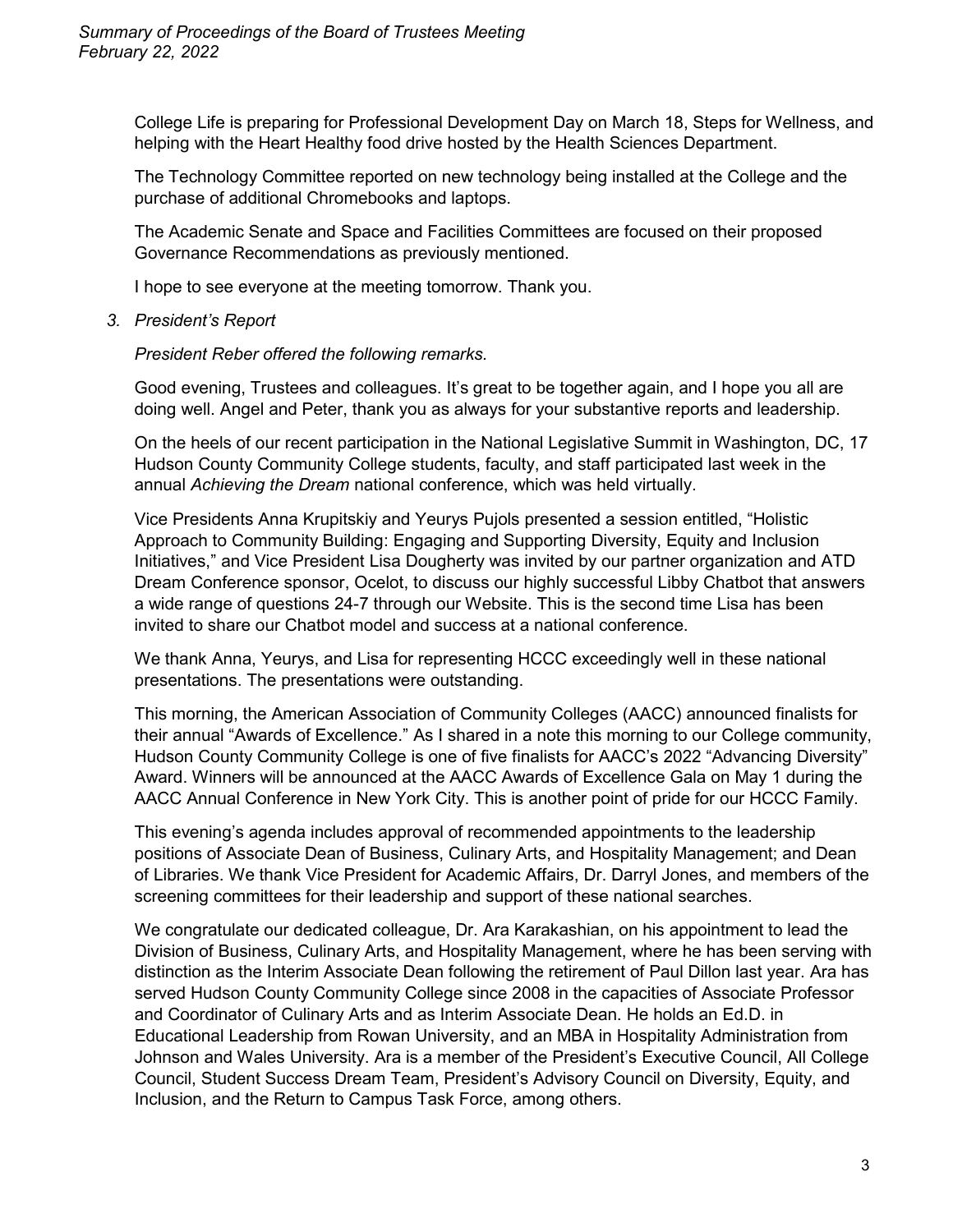Congratulations, Ara, and thanks for your leadership and support of our students and College!

We are also pleased to recommend the appointment of John Hernandez to the position of Dean of Libraries. John comes to us from California State University San Bernardino, where he presently serves as Head of Library Technology and Media Services. Previously, he coordinated Web and Mobile Library Services for the Northwestern University Library. John holds an MPA in Public and Nonprofit Management and Policy from NYU, and an MS in Library and Information Services from the University of Michigan.

I would also like to take this opportunity to thank our valued colleague, Director of Library Patron Services James Cox, for serving exceedingly well as Interim Dean of Libraries following former Dean Jennie Pu's appointment as Head of the Hoboken Public Library. James, we greatly appreciate your leadership and all you do for our students and our College!

As you are aware, we participate annually in the Goldman Sachs Local College Collaborative. Teams of students, working with faculty mentors, Goldman Sachs executives, and successful businesses and corporations, develop solutions to real-time business needs or problems, and at the end of the academic year, they present their project solutions on Wall Street. Participating with Hudson County Community College are teams from Saint Peters University, New Jersey City University, and Borough of Manhattan Community College. Professor Peter Cronrath, Professor Karen Galli, and Director of Career Services Victoria Marino mentor our students in this program.

This evening, I have invited Peter and Karen to discuss this phenomenal, high impact learning and leadership opportunity afforded our students. We are also delighted to welcome several students involved in this year's and previous years' projects to share their experiences with you.

Joining Peter and Karen are Maria Mellia, who is majoring in Business; 2020 HCCC graduates Alani Orriols and Brianna Heim; and 2021 graduate, and our Alumni Representative to the Board, Jasmine Ngin.

Peter, Karen, students, and alumnae, thanks so much for joining us this evening!

*Peter Cronrath began the Goldman Sachs PowerPoint Presentation by offering the following remarks.*

## [Goldman Sachs Local College Collaborative](https://www.hccc.edu/bot/goldman-sachs-pres-board-of-trustees-02222022.pdf)

Thank you, Dr. Reber.

Hello again, Trustees. When I'm not doing board reports, I get to take my time and mentor some students at Hudson County Community College in the Goldman Sachs Local College Collaborative program. I am Peter Cronrath, an assistant professor of Business, and this is my sixth year as the faculty mentor of the program.

## *Karen Galli offered remarks.*

Hello, Trustees. I'm Karen Galli, and I teach in the English division. This is my second year in the program as a faculty mentor and, of course, Tory Marino, director of career services, has been managing the program for the last three years.

Our program includes ten students that are selected every year, and we partner with three other local colleges: Borough of Manhattan Community College (BMCC), New Jersey City University (NJCU), and Saint Peter's University.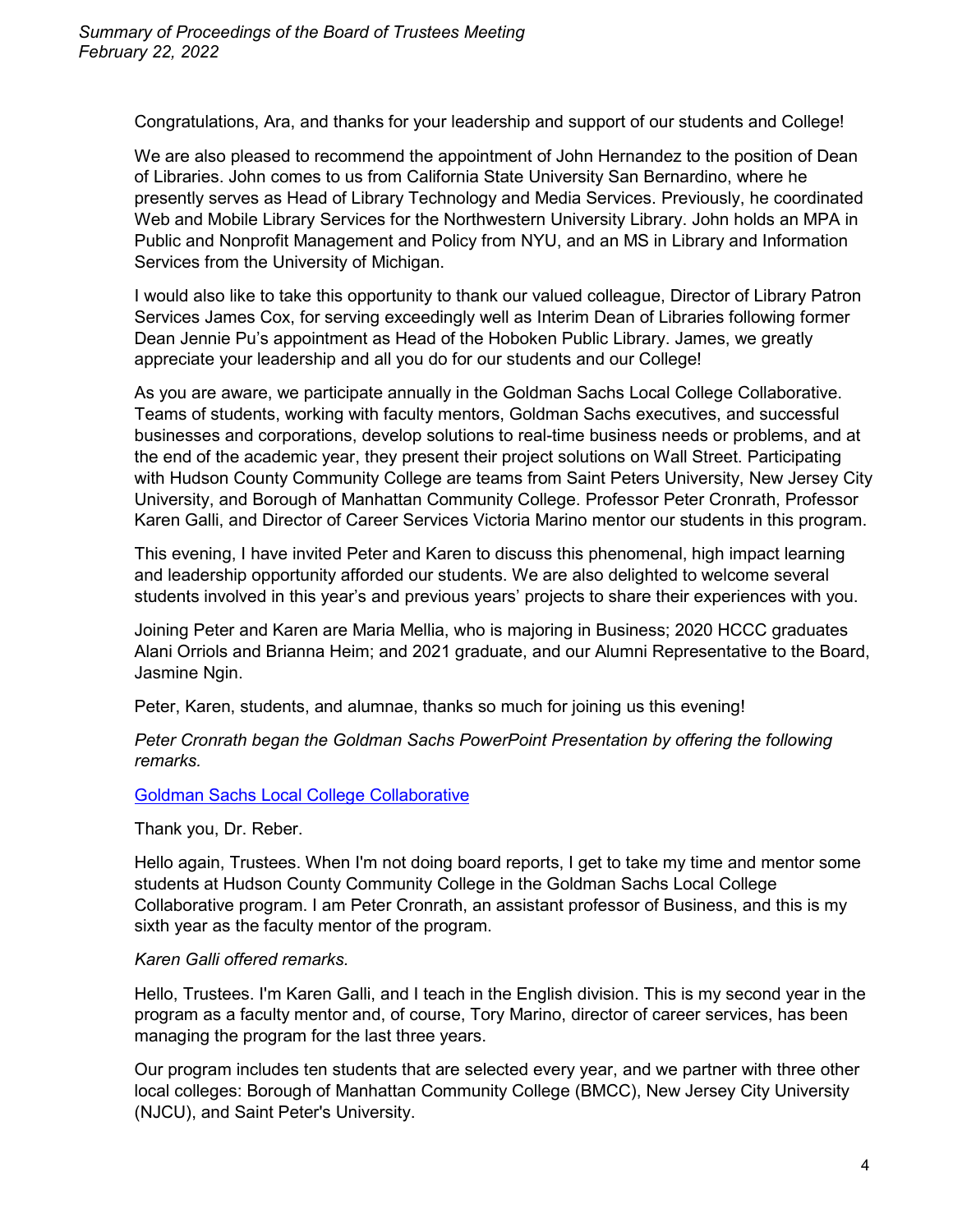The program planning begins in the fall semester before we meet with our students in the spring. During that fall semester, we are recruiting and interviewing students. In early January, students begin their case study with our partner company. They start by conducting a vigorous research process and mapping industry practices and solutions for the case study problem. Along the way, the students are assigned a partner company, visit their site, and receive mentoring and guidance from Dr. Cronrath and me, and Goldman Sachs associates. The students work on team building and collaboration until the end of the project; other work culminates in a final report and presentation given to the entire Local College Collaborative and the senior leaders of Goldman Sachs and the partner company.

## *Peter Cronrath resumed his remarks.*

We have set some basic standards for students to apply to the program with a 2.8 or higher GPA. Students have averaged a 3.4 or higher GPA with at least 15 credits. Most students come into the program with 30 or more credits, usually second-year students. They provide us with a PowerPoint of up to five slides about themselves, their aspirations, and career interests. Then we conduct group interviews of four or five students with a panel to select the students.

In the past, we've had three Jack Kent Cooke award recipients participate in the program and many other outstanding students; many students transfer to Ivy League schools and top colleges across the country.

In the initial year, we did not have a signed partner company. The program kicked off, and they derived the case study fictitiously. Beyond that, they realized they wanted authentic opportunities and partner companies and students engaging with executive management of companies. In 2017, we partnered with Newell Brand, which owns Yankee Candle and Coleman Sports Goods. We were working on a case study revolving around their marketing strategy. The following year we partnered with NRG Energy, home-based in Princeton, NJ and Texas, providing energy and distribution throughout the country.

We followed that with Sherwin Williams in 2019-20, a great partner company. We engaged with many of their executives and their leadership within New Jersey and the tri-state area. That year, we were able to participate in person for the beginning of the program. Then we encountered COVID. We had to do the final presentation virtually. We made that shift for those executives and they were very welcoming to the idea. Luckily, we had visited their site before the pandemic.

In 2020, the entire program was virtual, so those students never had the opportunity to go to any site physically. We partnered with the Microsoft Excel division based in New York City. Those executives were admirable, making the program pleasant for the students and engaging them remotely.

This year, we are partnered with Coldwell Banker Richard Ellis (CBRE). They're based in New Jersey, New York, and across the globe. They're one of the largest real estate brokers in the world. Their case study this year revolves around data centers and current trends. While time has passed through the years, we've noticed that the case studies have been built to be more realistic and trend-setting with the students' ideas. These are real-life problems that students are working on and data centers are a top trend of companies shifting their support services for Internet and cloud-based systems.

Elaborating on the Goldman Sachs program, it consists of two main functions. First, Goldman Sachs provides mentorship in professionalism, networking, and brand building. This year, they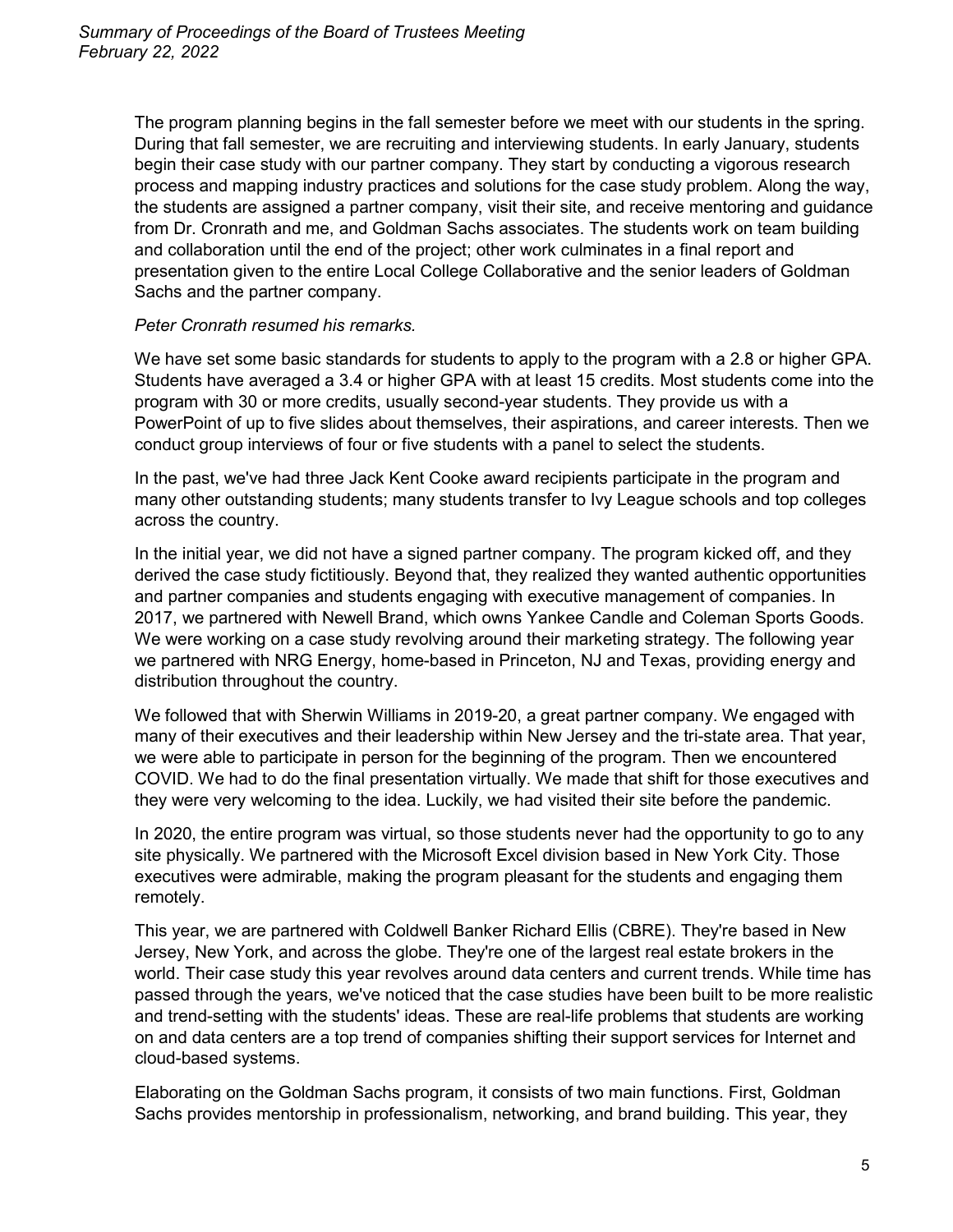added diversity and understanding in the workplace, including professional lectures throughout the program. Second, of course, is a case study scenario where the students present, analyze, and write professionally, which has improved since Professor Galli's participation. They're developing some innovative business ideas and creative solutions resulting in that final presentation.

I now turn to the students to discuss what they've learned in the program, starting with Maria.

#### *Maria Mellia shared her experience.*

First, thank you all for this opportunity to talk about my experiences in the Goldman Sachs Local College Collaborative Program of 2022. My name is Maria Mellia, and I am one of the seven students currently representing HCCC in this program. At first, I heard about the program one week before the deadline to apply, and I just knew that I had to take the chance to join. This program is not only an excellent opportunity for learning important professional skills, but it also aligns perfectly with my Business Administration major.

Even though the program is still ongoing, I can tell you that I have greatly improved my collaboration, teamwork, and communication skills. In addition, it has been an opportunity to exercise my public speaking and leadership skills. However, the most valuable thing that I have learned so far is to take every opportunity presented and make the most of it. This program has helped me explore what a business career would look like on a day-to-day basis. However, unlike an internship, it includes built-in support from faculty members, mentors, and peers. Therefore, I would highly encourage fellow students to apply for this program in the coming years. Again, thank you for the opportunity to address the Board today.

## *Alani Orriols shared her experience.*

Good evening. My name is Alani Orriols. During my last semester at Hudson County Community College, I participated in the Goldman Sachs Local College Collaborative. At first, I was unsure about applying to the program as I was nervous about potentially presenting in front of a large audience. But after speaking with a few friends and professors, I was convinced to do so.

Participating in this program not only offered me insight into a career I hadn't previously considered, but I was able to learn skills I can use in the future. I learned how to collaborate and communicate with a team, take critiques and improve my work. I learned how to create a strong presentation deck, and, most important, I learned how to present and be confident. The most excellent skill I learned was how to adapt. Our team quickly transitioned from in-person meetings to collaborating on a PowerPoint remotely and building a YouTube video of our presentation. It was tough at times, but we made the best of our situation, and, in the end, we had a fantastic presentation. Through the process, we learned a lot and I can say that this was one of the best experiences of my college career.

#### *Brianna Heim shared her experience*.

Good evening, everyone. My name is Brianna Heim. Two years ago, I participated in the Local College Collaborative with Goldman Sachs here at Hudson County Community college. Today, I'm a senior at Montclair State University majoring in Business Administration with a concentration in Management. By participating in this program, I am a better student and better leader.

During our first self-presentations, I froze and could not even form a single sentence. Since then, I have learned how to feel more confident with public speaking after various practices set up by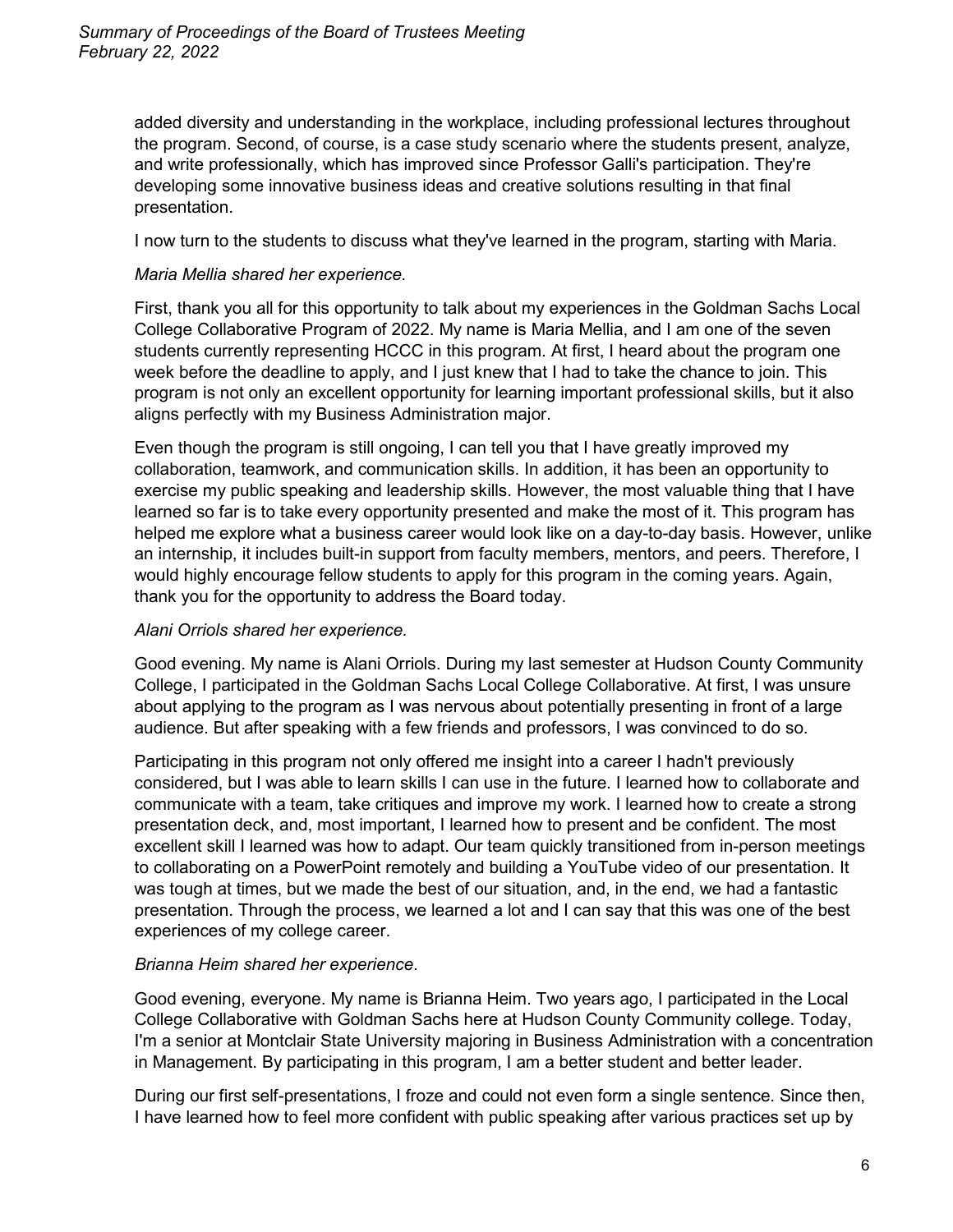our mentors. I have also improved my presentation skills by utilizing the knowledge of writing a team charter and case study and creating excellent reports at Montclair State. I just replicated the team charter template for my time with the collaborative and my professor said it was excellent; it's one of the best templates he's ever seen. I often now take on more leadership roles and find it much easier to form relationships with people.

This program taught me so much about business and myself. I will be graduating this spring with my bachelor's degree and I plan to begin my master's in business administration and my juris doctorate this fall. I owe this program so much for providing me with the knowledge and the confidence to be the person I am today. Thank you.

#### *Jasmine Ngin shared her experience.*

Thank you so much, Professor Cronrath. Trustees, you all are familiar with me. I just love to share my story about the Local College Collaborative. I'd like to say every successful individual would tell you the same story. They had no experience at one point, but they had a lot of ambition and enthusiasm. They had no idea how to pursue it, but the opportunity got them to where they are now.

When I worked with Goldman Sachs and our partner company, Microsoft, they were welcoming and eager to speak with us and assist us in our objectives. Above all, we had access to excellent HCCC instructors, who worked with us to help us grow professionally, and, most importantly, personally. I'm so glad to say that being part of the Local College Collaborative has significantly impacted my life. This opportunity opened doors for me that would have been otherwise closed. Due to the Local College Collaborative, I began having personal conversations with Goldman Sachs and Morgan Stanley executives, which I would have never imagined in my wildest dreams. This was the single most significant catalyst in my life, and I want to thank you all for that.

## *Peter Cronrath offered concluding remarks.*

Thank you so much. You are great role models. Maria, you're going to turn into a great role model as well!

I want to say thank you to the Trustees for listening to our presentation.

*President Reber resumed his remarks.*

Thanks so much, colleagues and students.

Maria, Alani, Brianna, and Jasmine, congratulations on your success and thank you for sharing your experiences in the Goldman Sachs Local College Collaborative.

Maria, we look forward to your presentation later this semester.

Trustees, this concludes my report. Peter, Karen, our students, and I would be happy to entertain any questions or comments you might have.

## *Regular Monthly Reports and Recommendations*

- **1. The Minutes of the Regular Meeting of January 18, 2022, were approved.**
- **2. Gifts, Grants, and Contracts Report – No report.**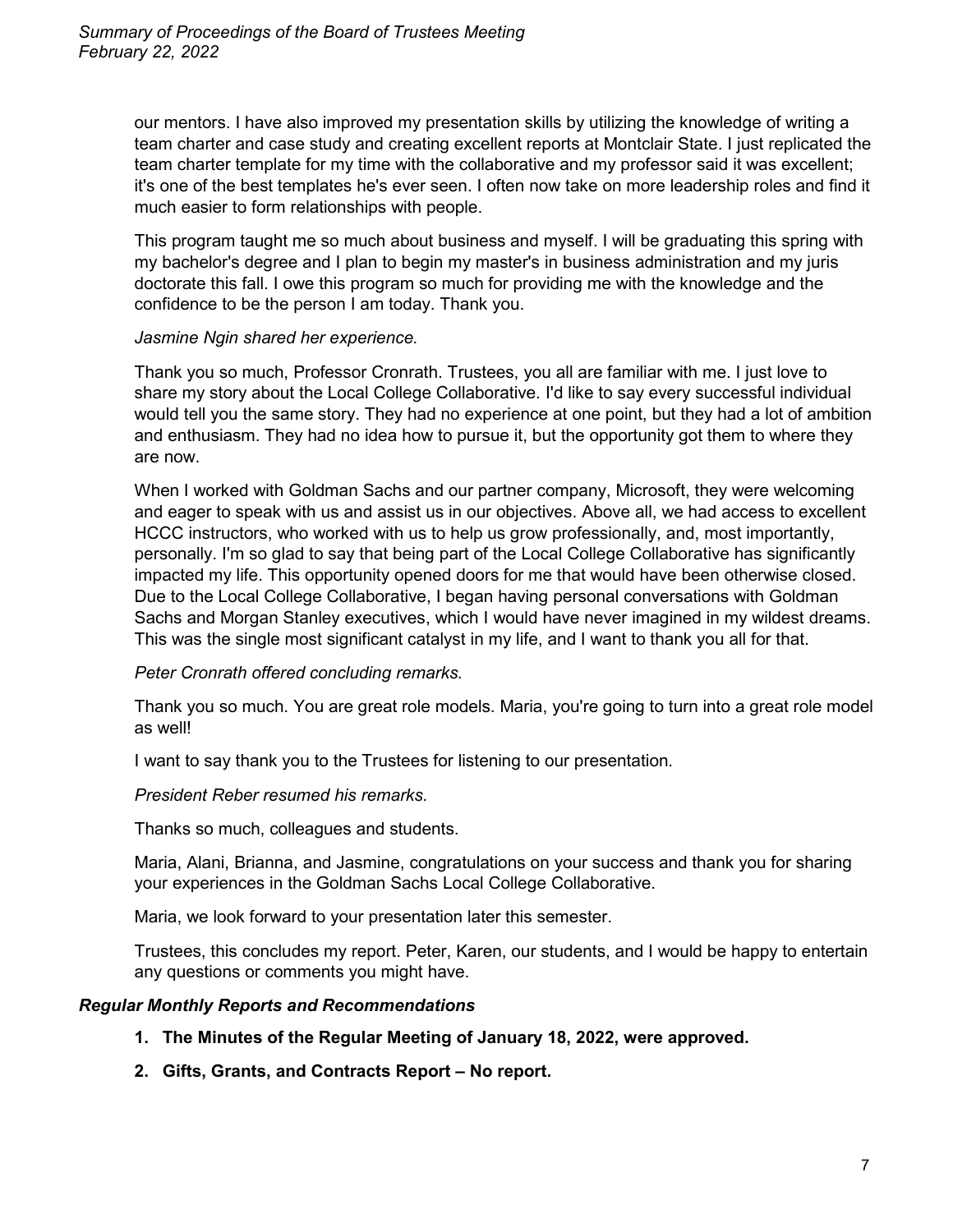The following actions were taken concerning **Fiscal, Administrative, Lease, and Capital Recommendations** brought forward by the Administration and endorsed by the Finance Committee.

- 1. Resolution Authorizing Legal Counsel Services, at a rate of \$215 per hour for one year, was approved.
- 2. Resolution Authorizing ITV Teleprence and Remote Sharing Systems, to be funded by the American Rescue Plan (ARP) Grant at a cost not to exceed \$317,940, was approved.
- 3. Resolution Authorizing Purchase of Chromebooks for Student Laptop Loan Program, to be funded by the American Rescue Plan (ARP) Grant at a cost not to exceed \$59,600, was approved.
- 4. Resolution Authorizing Graphic Processing Software, to be funded by the American Rescue Plan (ARP) Grant at a cost not to exceed \$64,822, was approved.
- 5. Resolution Authorizing Additional Nvidia Licenses, to be funded by the American Rescue Plan (ARP) Grant at a cost not to exceed \$37,495, was approved.
- 6. Resolution Authorizing Purchase of Commencement Regalia, to be funded by the Student Life Fee (SLF) at a cost not to exceed \$111,000, was approved.
- 7. Resolution Authorizing Elevator Maintenance and Repair Services, at a cost not to exceed \$64,000, was approved.
- 8. Resolution Awarding Contract for Electrical Services and Installations on a Time and Material Basis, at a cost not to exceed \$120,000, was approved.
- 9. Resolution Authorizing Engineering Services for Electrical Upgrades for Fire Dampers, HVAC, and ITV Projects, at a cost not to exceed \$58,000, was approved.
- 10. Resolution Approving Payment for Emergency Heating Repairs at 161 Newkirk Street, at a cost not to exceed \$8,688, was approved.
- 11. Resolution Authorizing Purchase of Accuplacer Exams, at a cost not to exceed \$1.95 per unit, was approved.
- 12. Resolution Authorizing Elimination of the student application fee was approved.

The following actions were taken regarding **Personnel Recommendations** brought forward by the Administration and endorsed by the Personnel Committee.

- 1. The resignations of a Biology and Chemistry Laboratory Technician; Student Success Coach; and Program Assistant were accepted.
- 2. Staff appointments to the following full-time positions were approved: ESL Program Specialist (Grant-funded); Golden Door/La Puerta Dorada Project Director (Grant-funded); Accountant; Dean of Libraries; Associate Dean of Business, Culinary Arts, and Hospitality Management; and Support Analyst.
- 3. Appointments of Temporary Full-time Staff were approved.
- 4. Appointments of Temporary Full-time Faculty for Spring 2022 were approved.
- 5. Authorizations of Part-time Staff through February 2023, as needed, were approved.